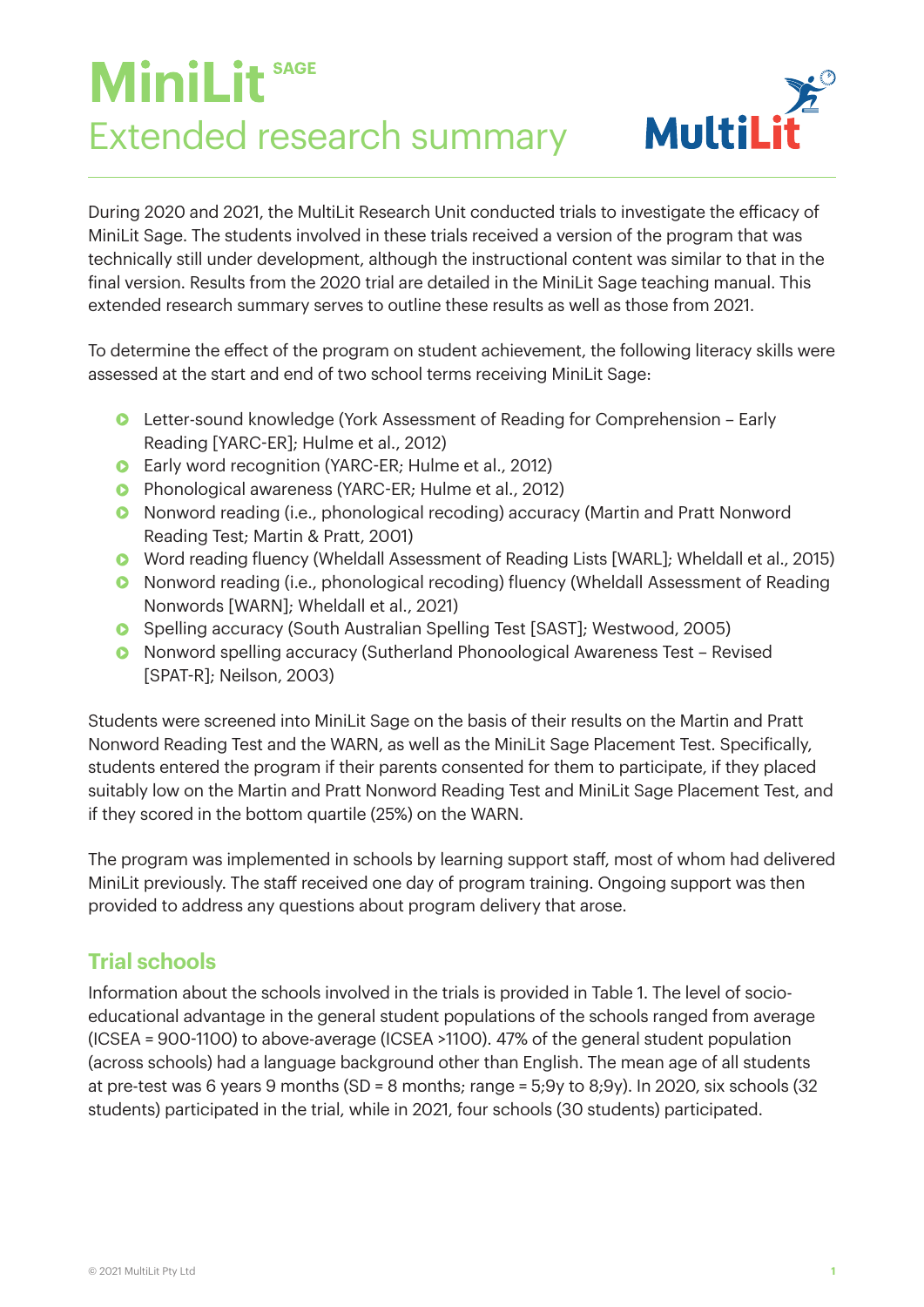| Year | <b>School</b>  | Location              | $\boldsymbol{n}$ | Mean age     | Grade                            | Gender                         | <b>ICSEA</b>     | % LBOTE*    |
|------|----------------|-----------------------|------------------|--------------|----------------------------------|--------------------------------|------------------|-------------|
| 2020 | 1              | Perth,<br><b>WA</b>   | 6                | 6:3y         | $Y1 = 5$<br>$Y2 = 1$             | $M = 3$<br>$F = 3$             | Above<br>average | 30%         |
| 2020 | $\overline{2}$ | Sydney,<br><b>NSW</b> | 3                | 7:5y         | $Y1 = 2$<br>$Y2 = 1$             | $M = 1$<br>$F = 2$             | Average          | 95%         |
| 2020 | $\sqrt{3}$     | Sydney,<br><b>NSW</b> | 3                | 7:4y         | $Y1 = 2$<br>$Y2 = 1$             | $M = 2$<br>$F = 1$             | Average          | 60%         |
| 2020 | $\overline{4}$ | Perth,<br><b>WA</b>   | $\overline{7}$   | 6,9y         | $Y1 = 3$<br>$Y2 = 4$             | $M = 5$<br>$F = 2$             | Above<br>average | 30%         |
| 2020 | 5              | Perth,<br><b>WA</b>   | 5                | 6,5y         | $Y1 = 5$<br>$Y2 = 0$             | $M = 2$<br>$F = 3$             | Average          | 90%         |
| 2020 | $\,$ 6 $\,$    | Perth,<br><b>WA</b>   | 8                | 6:11y        | $Y1 = 5$<br>$Y2 = 3$             | $M = 4$<br>$F = 4$             | Average          | 80%         |
| 2021 | $\overline{7}$ | Perth,<br><b>WA</b>   | $\overline{7}$   | 7:1y         | $Y1 = 0$<br>$Y2 = 7$             | $M = 3$<br>$F = 4$             | $\star\star$     | $***$       |
| 2021 | 8              | Perth,<br>WA          | 6                | 6,0y         | $Y1 = 6$<br>$Y2 = 0$             | $M = 4$<br>$F = 2$             | Average          | 65%         |
| 2021 | $\hbox{9}$     | Brisbane,<br>QLD      | $10$             | 6,9y         | $Y1 = 6$<br>$Y2 = 4$             | $M = 6$<br>$F = 4$             | Above<br>average | 10%         |
| 2021 | 10             | Perth,<br><b>WA</b>   | $\overline{7}$   | 6:4y         | $Y1 = 7$<br>$Y2 = 0$             | $M = 3$<br>$F = 4$             | Above<br>average | 25%         |
|      |                | <b>ALL</b>            | $Tot. =$<br>62   | $Av. = 6;9y$ | Tot. $Y1 = 41$<br>Tot. $Y2 = 21$ | Tot. $M = 33$<br>Tot. $F = 29$ | $Av. = 1093$     | Av. $= 47%$ |

**Table 1.** Brief description of schools involved in trials.

**Note:** \*Rounded to the nearest 5% to preserve schools' anonymity. \*\*One school was recently established, and so demographic information about the student population was unavailable. Values for this school are not included in the averages. ICSEA = Index of Community Socio-Educational Advantage; LBOTE = Language background other than English; Tot. = total.

Schools 2-6 in Table 1 describe the composition of groups who received MiniLit Sage in Semester 2 of 2020. These students did not experience any interruptions to schooling as a result of pandemic-related school closures. Similarly, Schools 7, 9 and 10 also stayed open for the duration of the trial in 2021. School 8 closed for one week. The students in School 1 were the only ones who experienced a significant interruption to schooling, and whose MiniLit Sage instruction stretched across Semester 1 and 2 of 2020. Excluding any periods of school closure for Schools 1 and 8 (during which the program was not delivered), the students received the equivalent of approximately two school terms of instruction, and all instruction was delivered face-to-face.

For the statistical analyses described below, the results from all schools were combined (n = 62). This was considered appropriate because: (a) the results from the school that closed for an extended period of time were similar to those from the other schools; (b) the actual number of lessons completed was similar across cohorts; (c) the program content did not substantially change between 2020 and 2021, and; (d) this made for a larger sample size on which to base interpretations.

### **Did reading skills improve over the instructional period?**

The pre- and post-test raw score results were first analysed to determine whether there were any significant reading improvements at the end of two terms receiving MiniLit Sage. As shown in Table 2, the students ( $n = 62$ ) made statistically significant gains on all the assessed areas of literacy. Based on the large effect sizes (Cohen's d > 0.8), these gains were also substantial. The results in Table 2 provide evidence in support of the efficacy of MiniLit Sage, with respect to improving reading and spelling outcomes for young children with reading difficulties.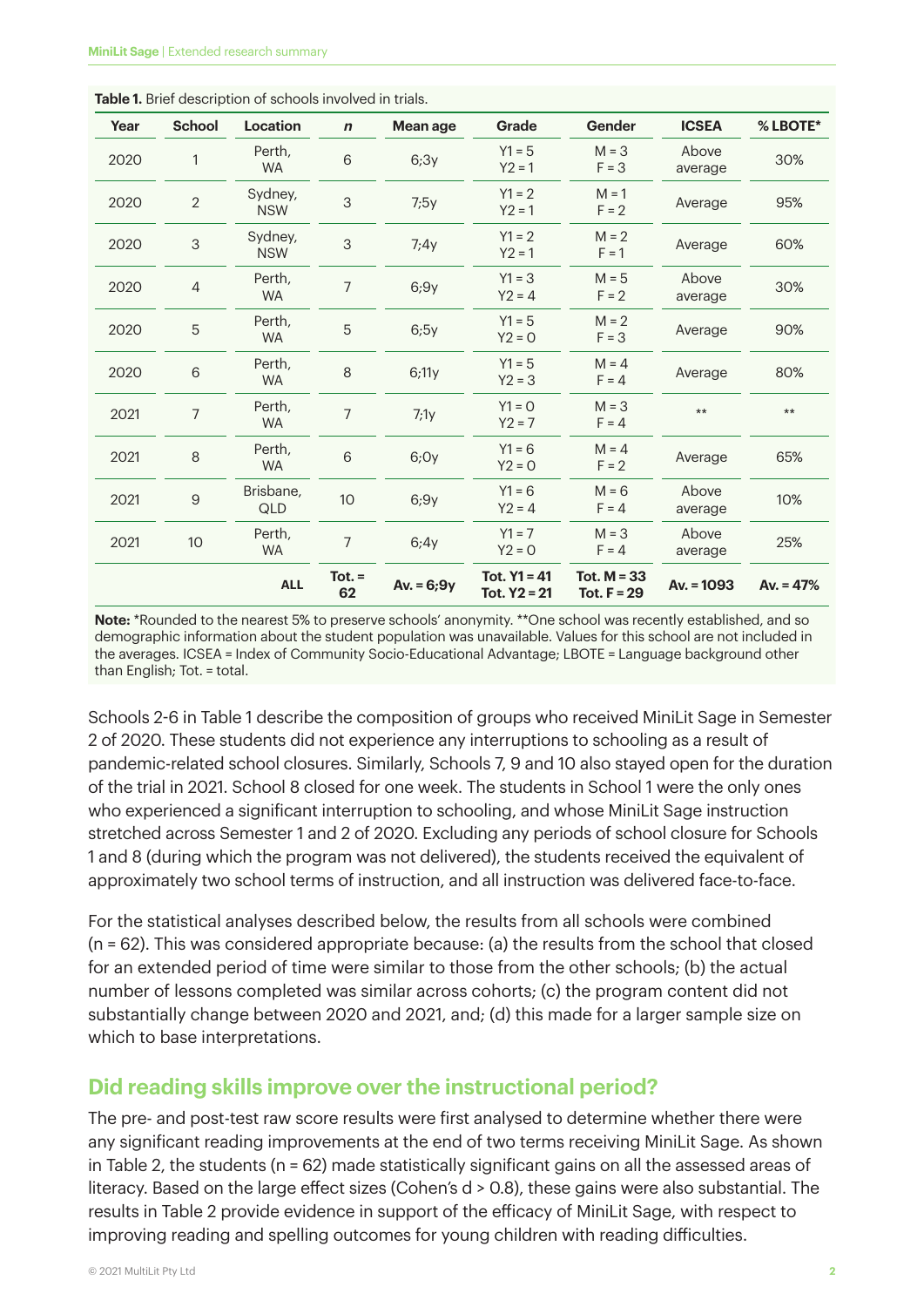| <b>Table 2.</b> Raw score means (and standard deviations) for pre- and post-test time points on all literacy skills measured. |  |  |
|-------------------------------------------------------------------------------------------------------------------------------|--|--|
|                                                                                                                               |  |  |

|                           | <b>Pre-test</b>   | <b>Post-test</b>         |                   | Gain   |                  |            |  |
|---------------------------|-------------------|--------------------------|-------------------|--------|------------------|------------|--|
| Literacy variable         | Raw score<br>(SD) | <b>Raw score</b><br>(SD) | Raw score<br>(SD) | t      | $\boldsymbol{p}$ | Cohen's d  |  |
| Letter-sound knowledge    | 26.60<br>(3.82)   | 30.65<br>(1.43)          | 4.05<br>(3.39)    | 9.404  | < 0.001          | 1.19(L)    |  |
| Early word recognition    | 12.34<br>(7.80)   | 20.68<br>(6.07)          | 8.34<br>(4.62)    | 14.202 | 5.001            | 1.80(L)    |  |
| Phonological awareness    | 13.06<br>(4.45)   | 17.02<br>(3.81)          | 3.95<br>(3.45)    | 9.014  | 5.001            | 1.14 $(L)$ |  |
| Nonword reading accuracy  | 8.40<br>(6.53)    | 18.65<br>(6.82)          | 10.24<br>(5.77)   | 13.968 | 5.001            | 1.77(L)    |  |
| Word reading fluency      | 14.85<br>(14.44)  | 35.34<br>(19.44)         | 20.48<br>(11.69)  | 13.799 | < 0.001          | 1.75(L)    |  |
| Nonword reading fluency   | 3.81<br>(2.92)    | 11.13<br>(4.83)          | 7.32<br>(4.18)    | 13.796 | < 0.001          | 1.75(L)    |  |
| Spelling accuracy         | 12.05<br>(6.87)   | 20.45<br>(6.16)          | 8.40<br>(4.82)    | 13.729 | < 0.001          | 1.74(L)    |  |
| Nonword spelling accuracy | 1.53<br>(1.48)    | 3.56<br>(2.29)           | 2.03<br>(1.75)    | 9.166  | < 0.001          | 1.16 $(L)$ |  |

**Note:** Where data were non-normally distributed, a Wilcoxon Signed-Rank Test was performed to confirm the statistical difference of parametric t-test results. When interpreting Cohen's *d* effect sizes, a small (S) effect is 0.2; a medium (M) effect is 0.5; and a large (L) effect is 0.8 (although see Kraft, 2020, for less conservative interpretations based on educational interventions).

#### **Did reading skills improve compared to standard reading scores?**

The research trials from 2020 and 2021 involved only participants who were receiving MiniLit Sage (i.e., there were no comparison or control groups). As such, there is no experimental evidence to answer the question of how the cohort's progress compared with age-based expectations. However, standardised scores and percentile rank scores were available for the measures of nonword reading accuracy (Martin and Pratt Nonword Reading Test), letter-sound knowledge (YARC-ER), early word recognition (YARC-ER) and phonological awareness (YARC-ER). The standardised score results summarised in Table 3 give a good indication of how the students performed, relative to their same-aged peers.

**Table 3.** Standard score means (and standard deviations) for pre- and post-test time points on measures of lettersound knowledge, early word recognition, phonological awareness and nonword reading accuracy.

|                          |             | <b>Pre-test</b>   | Post-test         |                   | Gain  |                  |           |
|--------------------------|-------------|-------------------|-------------------|-------------------|-------|------------------|-----------|
| Literacy variable        | $\mathbf n$ | Raw score<br>(SD) | Raw score<br>(SD) | Raw score<br>(SD) | t     | $\boldsymbol{p}$ | Cohen's d |
| Letter-sound knowledge   | 58          | 97.67<br>(13.53)  | 112.38<br>(11.93) | 14.71<br>(14.04)  | 7.976 | < 0.001          | 1.05(L)   |
| Early word recognition   | 41          | 86.34<br>(9.07)   | 88.27<br>(10.57)  | 1.93<br>(8.87)    | 1.391 | <b>NS</b>        | 0.22(S)   |
| Phonological awareness   | 50          | 89.22<br>(9.67)   | 97.44<br>(11.93)  | 8.22<br>(9.46)    | 6.145 | < 0.001          | 0.87(L)   |
| Nonword reading accuracy | 62          | 91.06<br>(11.90)  | 103.16<br>(9.53)  | 12.10<br>(10.32)  | 9.226 | < 0.001          | 1.17(L)   |

**Note:** NS = non-significant. Students were excluded from analyses if they were older than the test's normative sample (*n* = 3 for all YARC-ER subtests), or if their score fell below the YARC-ER's minimum standard score of 70 at pre- and/or post-test (*n* = 1 for letter-sound knowledge; *n* = 18 for early word recognition; *n* = 9 students for phonological awareness).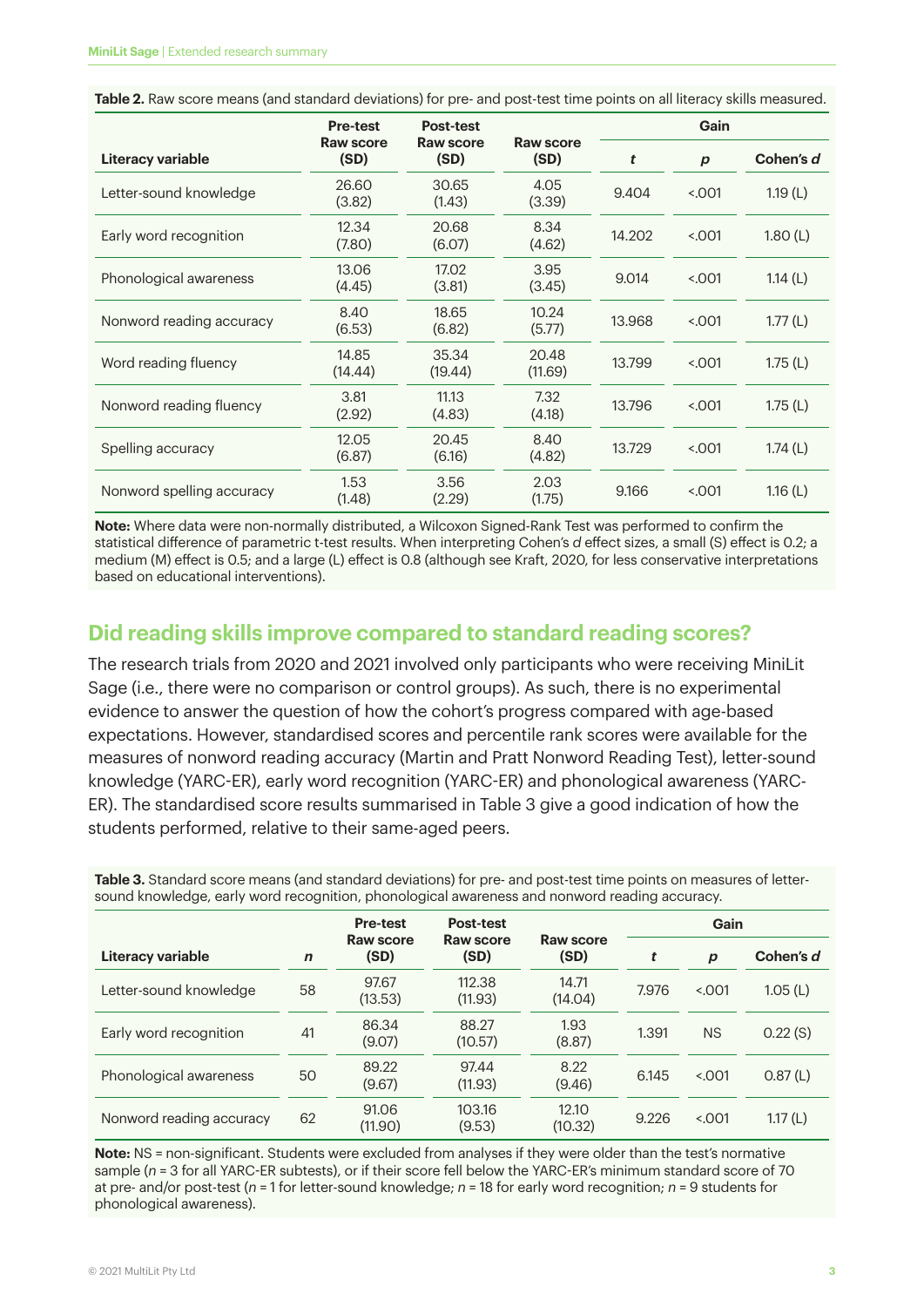The results in Table 3 indicate that students made large improvements on measures of letter-sound knowledge, phonological awareness and nonword reading accuracy. Crucially, these gains were greater than the gains you would otherwise expect in a 5- to 6-month time period. In addition, the mean standard scores at post-test were close to average for phonological awareness and nonword reading accuracy variables, and almost above-average for letter-sound knowledge.

These improvements can be tied directly to the instructional content of MiniLit Sage. Over the course of the program, students are made aware of the phonemic structure of words, systematically and explicitly instructed on the usual correspondences between letters and phonemes, and taught to apply their phonics knowledge to decode unfamiliar words. Of course, these three skills should not be seen as goals in and of themselves. However, they are foundational in the development of word recognition, which in turn is critical for reading comprehension.

Relative to the standardised norms, the students showed a statistically non-significant gain on the assessment measure of early word recognition. As such, the students improved over time at a similar rate to their same-aged peers. Given that the cohort in this trial were entered into MiniLit Sage because of evidence that they were not progressing at the rate of their peers, this outcome is pleasing to see. Nevertheless, it is interesting to note that their learning on this variable did not appear to be accelerated over the course of the program, whereas it did for the other variables.

One key factor for consideration here is the timing at which we should expect word recognition skills to be affected by the type of systematic synthetic phonics instruction that MiniLit Sage offers. Half of the 30 words on the early word recognition subtest contain uncommon lettersound correspondences (e.g., door, biscuit). Some of these types of words are targeted as 'tricky words' in the program, but a much greater focus is placed on learning common lettersound conventions. The underlying assumption here is that, once this knowledge is in place, the student can apply it when decoding unfamiliar words in text. Then, as the student practises their decoding, the repeated exposure will help to bond the spelling of each word with its pronunciation and meaning, resulting in increasingly automatic recognition (Ehri, 2020). It is reasonable to suspect that there was not enough time in two school terms for the students to practise decoding to such an extent that their word recognition skills were significantly accelerated, relative to their peers. Indeed, within this two-term timeframe, the students did not have time to complete the full program. Here, it is important to note that, where resources were available in trial schools, the students continued to receive MiniLit Sage beyond the posttest assessment date. With this additional time, their word recognition skills may have improved more than what is recorded here, although there are no data to confirm this hypothesis.

Despite the results in Table 3, the proportion of students scoring below the  $40<sup>th</sup>$  percentile on the early word recognition subtest did decrease from pre- to post-test. Figure 1 demonstrates this clearly. (The 40th percentile is quite an arbitrary cut-off, but it represents a reasonable minimum threshold for close-to-average performance.) At pre-test, more than 90% of students had scores on this measure that were below the  $40<sup>th</sup>$  percentile. By post-test, this proportion had reduced to just under 75%. Hence, these data provide support for the conclusion that students were shifted closer to an average range of performance over the course of the program. The proportion of scores falling below the  $40<sup>th</sup>$  percentile also decreased dramatically for the other literacy variables referred to in Figure 1, which strongly supports the view that students' foundational skills improved through exposure to MiniLit Sage.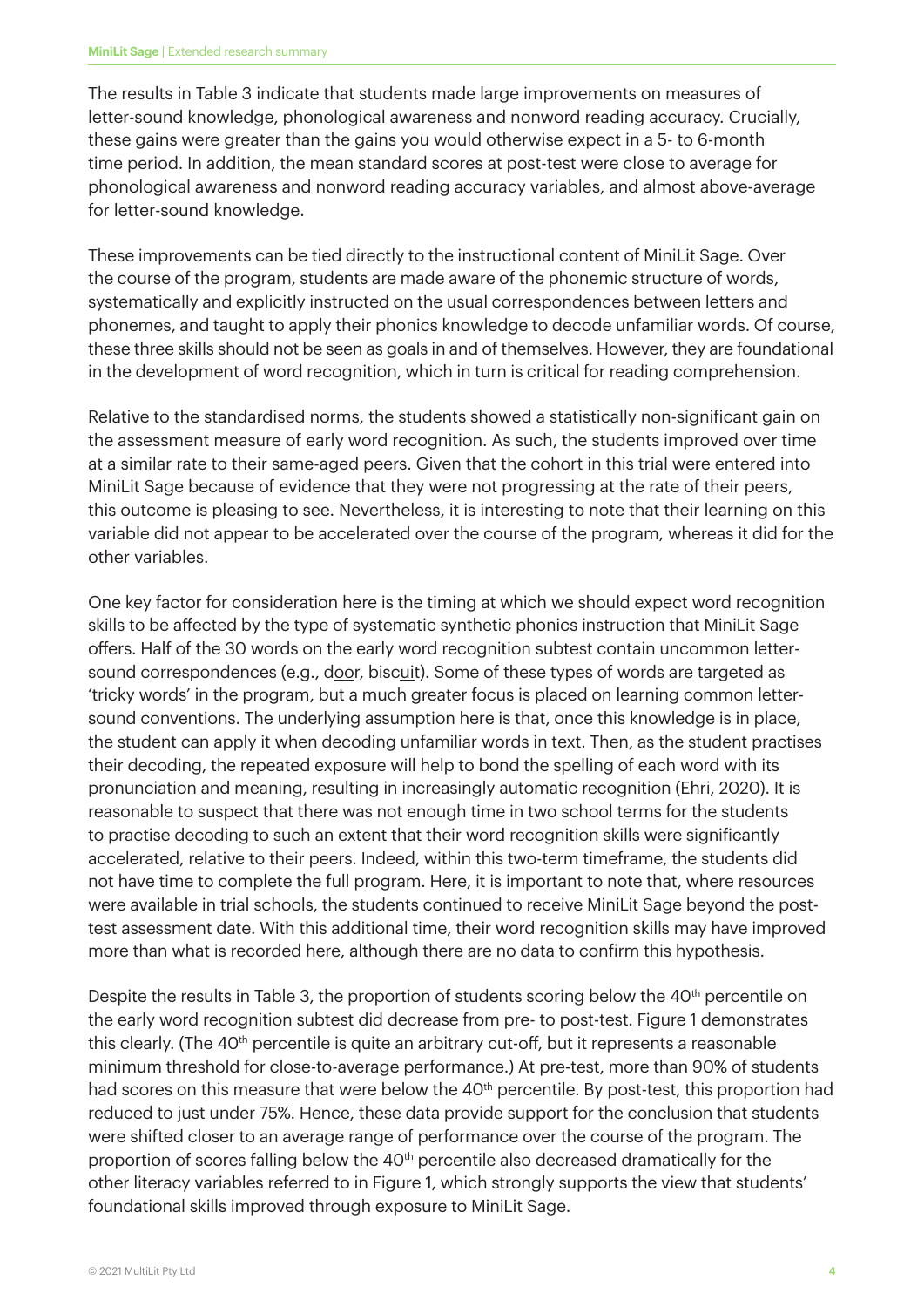

**Figure 1.** Percentage of students scoring below the 40<sup>th</sup> percentile on standardised measures at pre- and post-test.

In addition to standard scores and percentile ranks, raw scores on the measures mentioned previously in this section, as well as those for spelling accuracy (SAST), may also be converted to age equivalent scores. According to the results presented in Table 4, the students made gains on most measures which were well beyond what may be expected based on the duration of instruction (i.e., between five and six months). The exception was the measure of early word recognition, where students made gains that were equivalent to the duration of instruction. Again, this is still a pleasing result, given that the students were originally screened into MiniLit Sage if they showed evidence of not progressing as quickly as their classroom peers.

| Table 4. Gains in age equivalent scores. |                      |  |  |  |  |
|------------------------------------------|----------------------|--|--|--|--|
| Literacy variable                        | Age equivalent gain  |  |  |  |  |
| Letter-sound knowledge                   | 26 months (at least) |  |  |  |  |
| Early word recognition                   | 5 months             |  |  |  |  |
| Phonological awareness                   | 9 months             |  |  |  |  |
| Nonword reading accuracy                 | 16 months            |  |  |  |  |
| Spelling accuracy                        | 7 months (at least)  |  |  |  |  |

#### **Conclusion**

This document provides an extended research summary of the collated results from trials into MiniLit Sage efficacy. These trials were conducted over 2020 and 2021, and, in each case, the program was implemented within schools by school staff. The findings reported here indicated that the young students with reading difficulties who were participants in the trials made excellent gains on their foundational literacy skills, following two school terms of MiniLit Sage instruction. Based on the improvements in standardised and age equivalent scores, the observed progress exceeded or – on one measure – matched what would be expected given the elapsed time. Overall, the results provide strong evidence in support of MiniLit Sage efficacy.